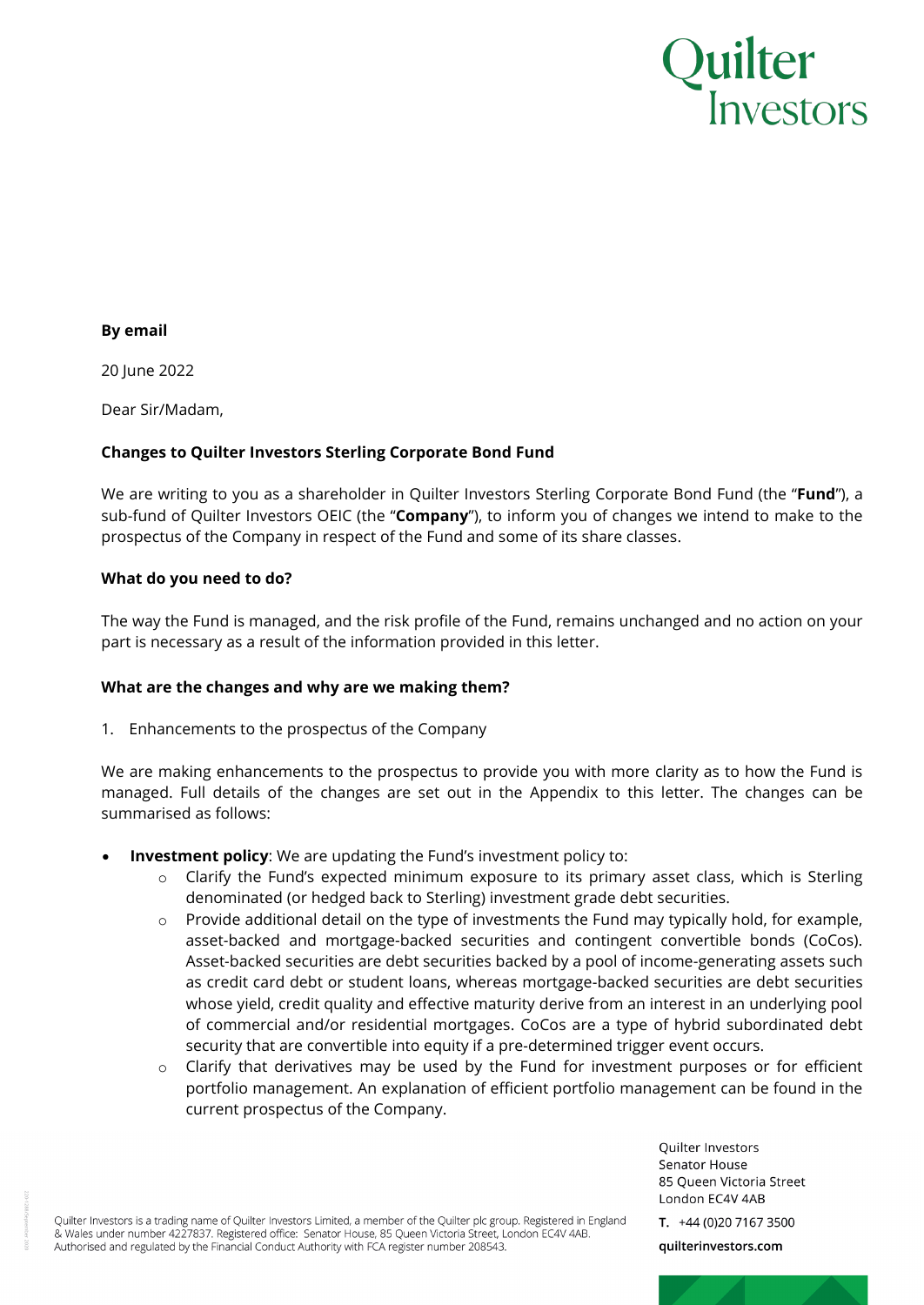- **Target Benchmark**: We are providing additional information to explain why we believe the Target Benchmark is appropriate as a measure for assessing the performance of the Fund. In addition, we are updating the name of the Target Benchmark to reflect the rebranding of the benchmark administrator from Bank of America Merrill Lynch ("**BofAML**") to Bank of America ("**BofA**"). This does not represent a change of Target Benchmark for the Fund.
- **Investment approach**: We are re-labelling the "Investment Style" section of the prospectus to "Investment Approach", as this better reflects the description of the way in which the Fund is managed. We are also providing further information on how we monitor the Investment Adviser to the Fund and providing an explanation that the investments in the Fund may differ from those in the Target Benchmark.
- **Investment in collective investment schemes ("CIS")**: We are clarifying the amount which the Fund may invest in other CIS (5% of the value of its property, rather than 10% as currently stated in the prospectus), to better reflect how the Investment Adviser manages the Fund. The relevant section of the prospectus setting out the CIS investment limits for all funds in the Company is also being reformatted, so that this information is set out in a table to make it easier to understand.
- 2. Changes to the charging policy of the A (GBP) Income and U2 (GBP) Income share classes of the Fund (the "**Income Share Classes**")

When you invest in the Fund, charges apply that are known as the Fixed Ongoing Charge ("**FOC**"), details of which can be found in the current prospectus of the Company. Currently, it is our policy to charge all expenses relating to the Fund to income, with the exception of transaction costs, which are treated as capital expenses. If the FOC is taken from the income of the Fund and the income received is insufficient to pay it, then all or some of the FOC may be taken from the capital of the Fund. **This may have the effect of constraining capital growth.** 

With effect from 31 August 2022 our policy for the Income Share Classes will change so that all the fees and expenses will be taken from the capital of the Fund. Deducting fees and expenses from the capital of the Fund will increase distributable income by the amount charged and the capital of the Fund will be reduced by the same amount. We are changing our policy as we believe that taking charges from capital, rather than income, can enhance the yield paid to investors holding the Income Share Classes. **You should be aware that this may result in capital erosion or constrained capital growth.**

This change does not apply to any other share classes in the Fund.

## **When will the changes come into effect?**

The enhancements to the prospectus of the Company will become effective on 22 July 2022.

The changes to the charging policy of the Income Share Classes will become effective on 31 August 2022.

Quilter Investors Senator House 85 Queen Victoria Street London EC4V 4AB

Quilter Investors is a trading name of Quilter Investors Limited, a member of the Quilter plc group. Registered in England & Wales under number 4227837. Registered office: Senator House, 85 Queen Victoria Street, London EC4V 4AB. Authorised and regulated by the Financial Conduct Authority with FCA register number 208543.

T.  $+44(0)2071673500$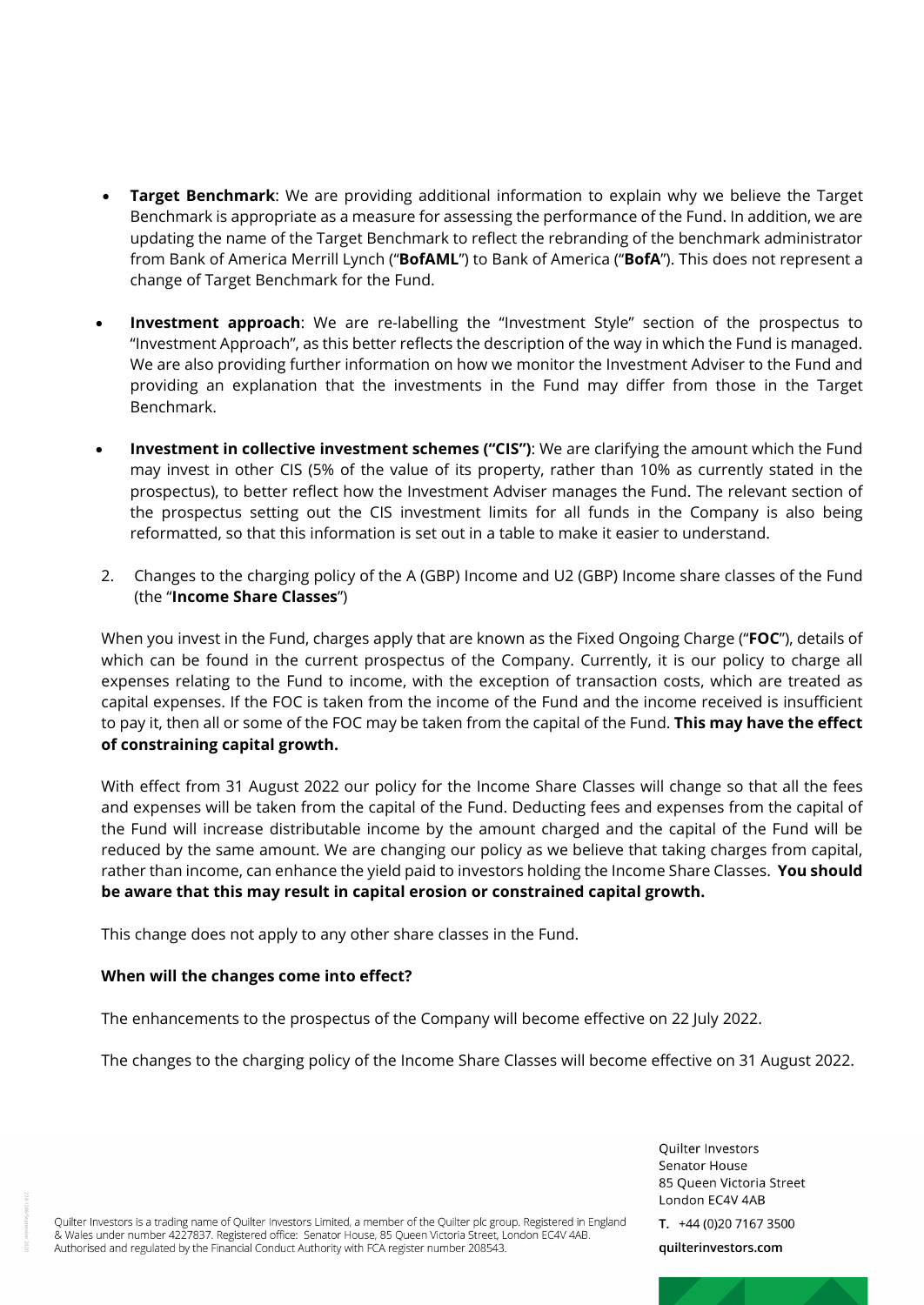#### **Further information**

The FCA has confirmed that the changes described above do not affect the ongoing authorisation of the Company.

The costs relating to these changes will be payable by us out of the FOC that we receive for managing the Fund. There is no additional cost to you, but investors should consult their tax or financial adviser with regard to any tax liabilities that may apply to them.

The revised Key Investor Information Documents for the Fund and the prospectus will be available to download from our website, www.quilterinvestors.com, from the dates on which the changes become effective.

If you have any queries regarding this matter, please contact us using the details at the bottom of this letter. Alternatively, please consult your financial adviser.

Yours faithfully,

For and on behalf of **Quilter Investors Limited**

Quilter Investors is a trading name of Quilter Investors Limited, a member of the Quilter plc group. Registered in England & Wales under number 4227837. Registered office: Senator House, 85 Queen Victoria Street, London EC4V 4AB. Authorised and regulated by the Financial Conduct Authority with FCA register number 208543.

T.  $+44(0)2071673500$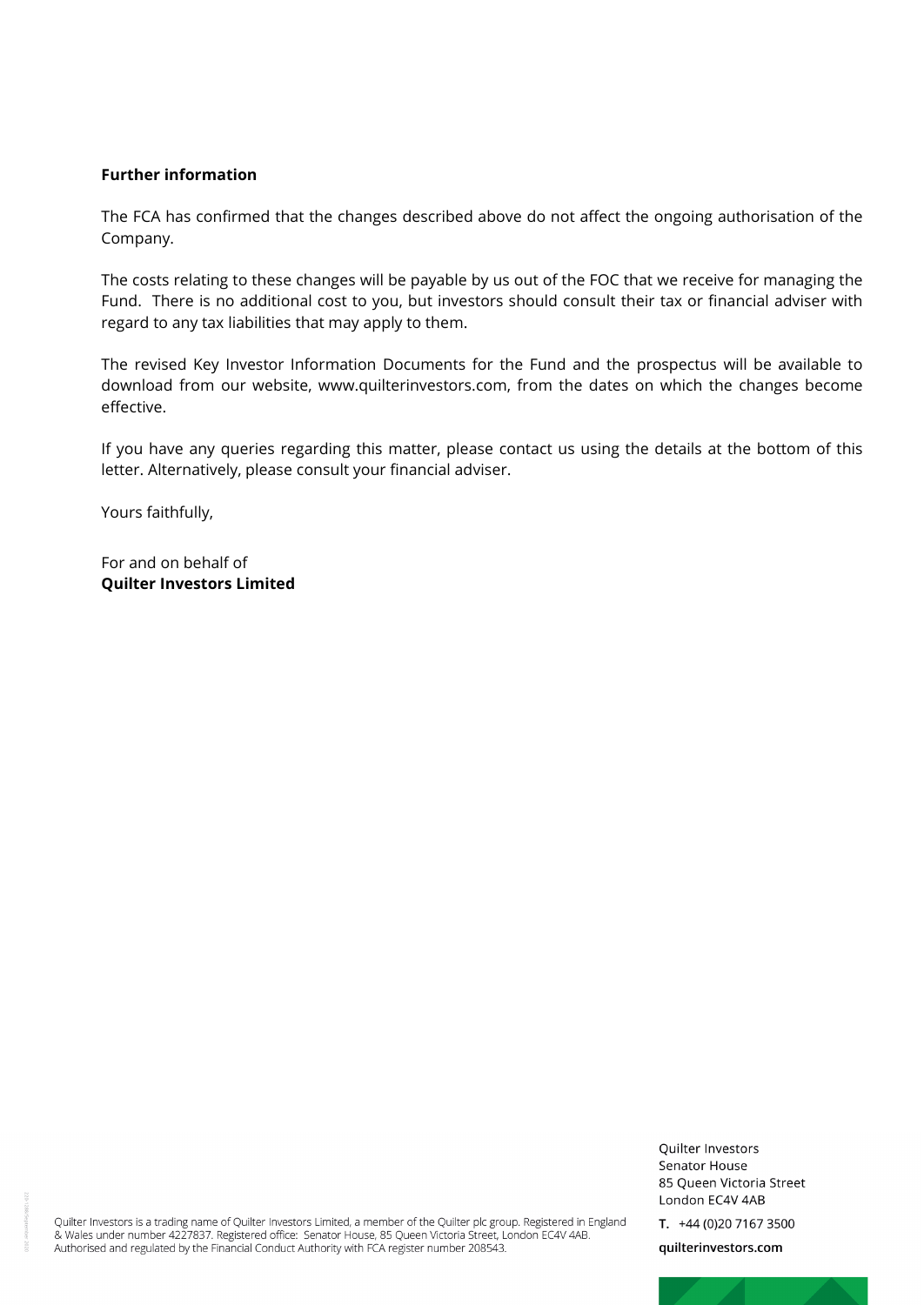# **Appendix: Enhancements to the Prospectus of the Company**

## **Quilter Investors Sterling Corporate Bond Fund (PRN 632254)**

## **Changes**

|                             | <b>Current</b>                                                                                                                                                                                                                                       | <b>Proposed</b>                                                                                                                                                                                                                                         |
|-----------------------------|------------------------------------------------------------------------------------------------------------------------------------------------------------------------------------------------------------------------------------------------------|---------------------------------------------------------------------------------------------------------------------------------------------------------------------------------------------------------------------------------------------------------|
| <b>Investment Objective</b> | The Fund aims to achieve a combination<br>of income and capital growth and to<br>outperform the ICE BofAML Sterling<br>Non-Gilt Index, net of charges, over<br>rolling five year periods.                                                            | The Fund aims to achieve a<br>combination of income and capital<br>growth and to outperform the ICE BofA<br>Sterling Non-Gilt Index, net of charges,<br>over rolling five-year periods.                                                                 |
| <b>Investment Policy</b>    | The Fund primarily invests (at least 70%)<br>in investment grade Sterling-<br>denominated bonds (or hedged back to<br>Sterling) issued by companies located<br>anywhere in the world.                                                                | The Fund invests at least 80% of the<br>value of its property in Sterling-<br>denominated (or hedged back to<br>Sterling) investment grade debt<br>securities issued by companies located<br>anywhere in the world.                                     |
|                             | The Fund may also invest in investment<br>grade and sub-investment grade bonds<br>and similar debt investments issued by<br>companies, banks, public entities and<br>governments located anywhere in the<br>world.                                   | The Fund may also invest in investment<br>grade and sub-investment grade debt<br>securities issued by companies, banks,<br>public entities and governments located<br>anywhere in the world.                                                            |
|                             | Investment may be direct or through<br>collective investment schemes or<br>derivatives.<br>The Fund may also invest in other<br>transferable securities, collective<br>investment schemes, warrants, money<br>market instruments, deposits and cash. | Investment may be direct or indirect<br>(e.g. through collective investment<br>schemes or derivatives). The Fund may<br>invest in asset-backed and mortgage-<br>backed securities and may hold up to<br>10% in contingent convertible bonds<br>(CoCos). |
|                             | Any investment in collective investment<br>schemes may include those managed or<br>operated by the ACD or an associate of<br>the ACD.                                                                                                                | The Fund may also invest in other<br>transferable securities, collective<br>investment schemes, warrants, money<br>market instruments, deposits, cash and<br>derivatives.                                                                               |
|                             | The Fund may use derivative<br>instruments for investment purposes or<br>Efficient Portfolio Management. The use<br>of derivatives for the purpose of<br>investment may affect the risk profile of<br>the Fund although this is not the ACD's        | Any investment in collective investment<br>schemes may include those managed<br>or operated by the ACD or an associate<br>of the ACD.                                                                                                                   |

Quilter Investors is a trading name of Quilter Investors Limited, a member of the Quilter plc group. Registered in England<br>& Wales under number 4227837. Registered office: Senator House, 85 Queen Victoria Street, London EC

T.  $+44(0)2071673500$